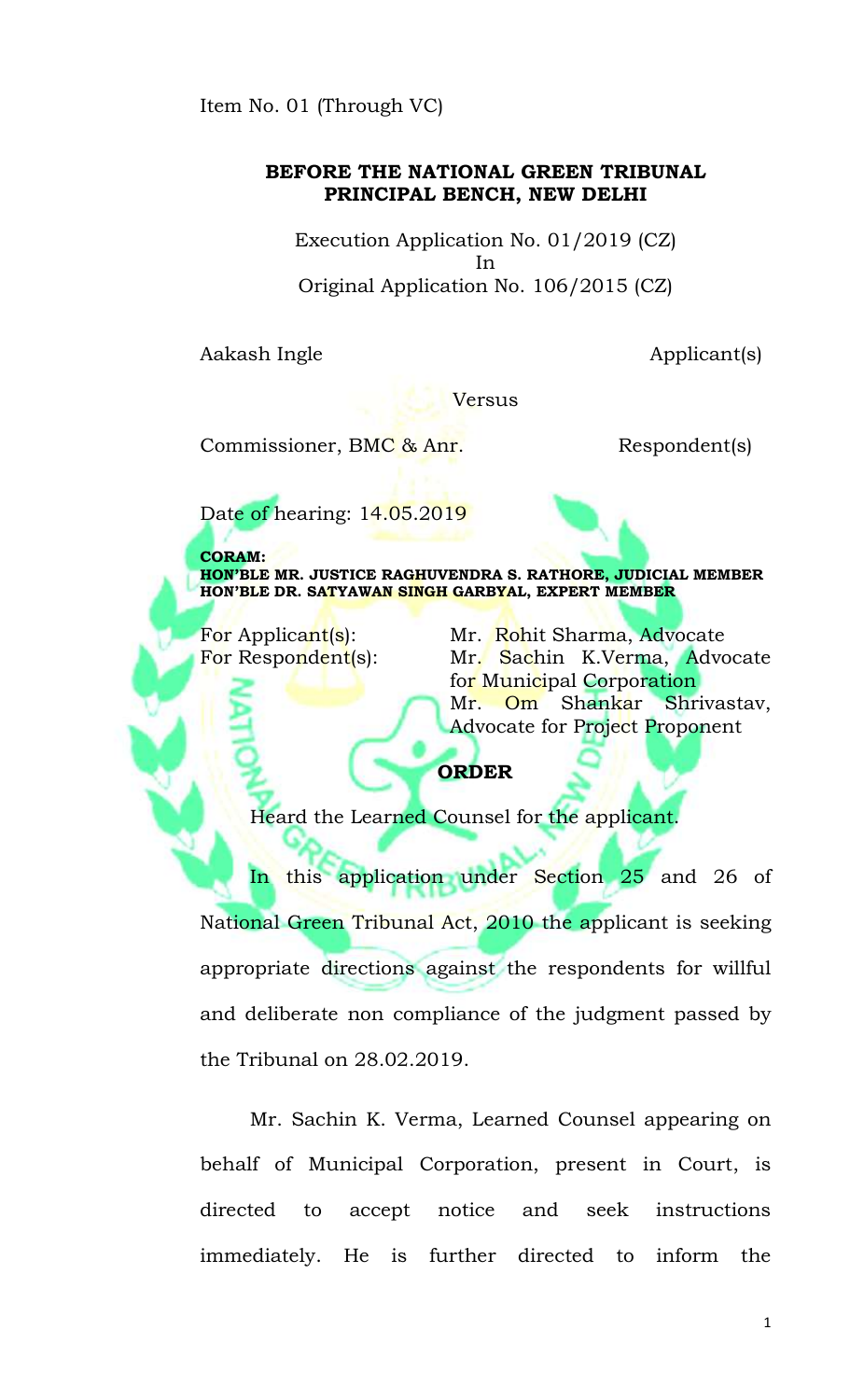Commissioner, Bhopal Municipal Corporation to be present before the Tribunal on the next date of hearing. Similarly, Mr. Om Shankar Shrivastav, Learned Counsel for respondent no.2-Project Proponent, present in Court, is directed to accept notice. He may seek instructions before the next date of hearing.

In the meanwhile, the respondents are directed particularly the respondent no.2 not to raise any construction whatsoever in the prohibited zone and anything is added hereafter it will be presumed to be disobedience of the order of the Tribunal.

The Learned Counsel for the applicant is directed to furnish copy of the application to the Learned Counsel for the respondents today itself.

A copy of this order be sent, through e-mail, to the Principal Secretary, Urban Administration for his information and issuance of appropriate instructions to the officers concerned.

A copy of this order be also sent, through e-mail, to the Senior Superintendent of Police, Bhopal for his information and to issue necessary instructions to the SHO, Shahpur Police Station to ensure that no construction whatsoever is raised and he shall record a videography of the present condition at the site. The CD of